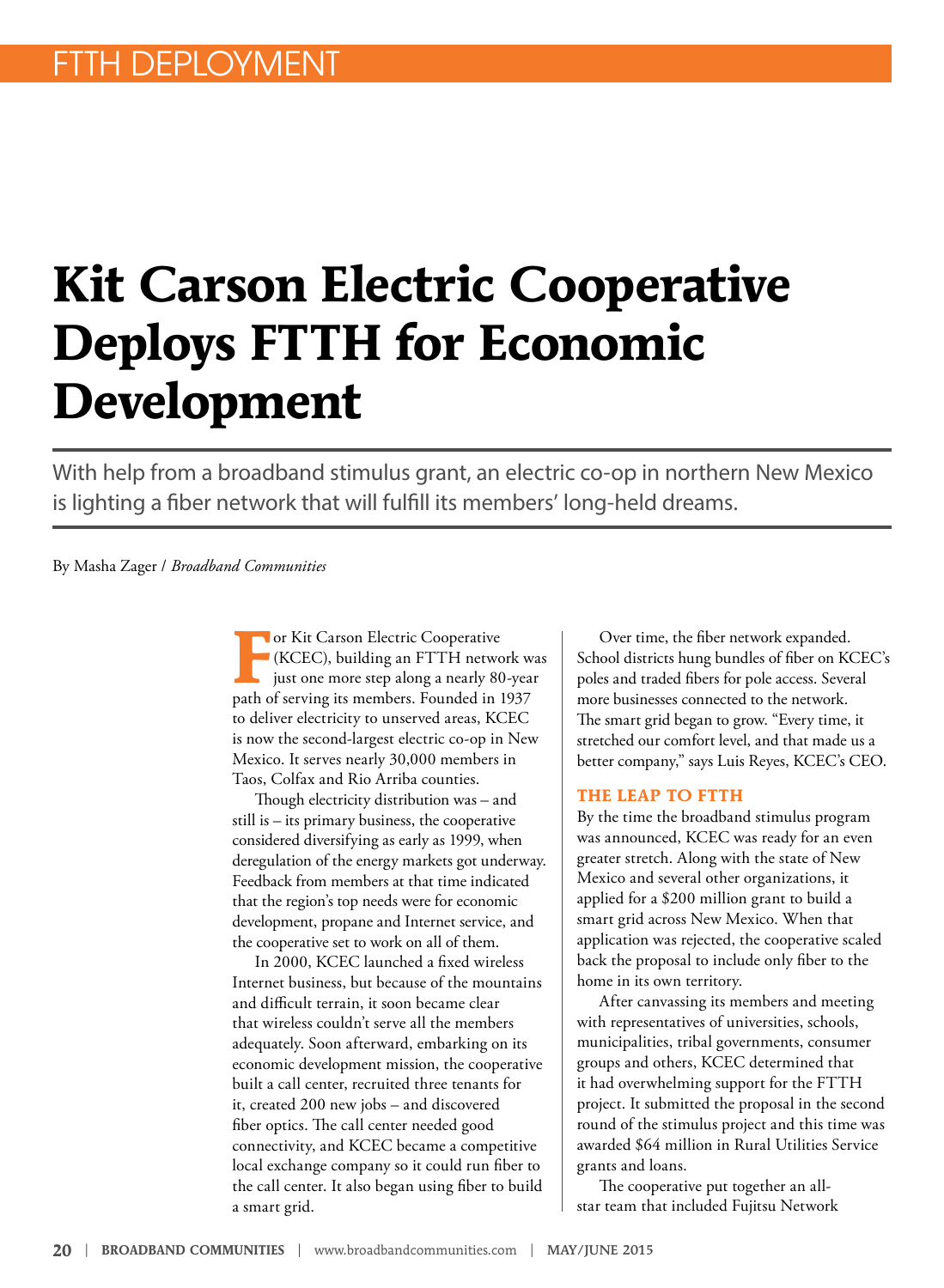

Communications, Pulse Broadband, Atlantic Engineering Group, Zhone Technologies, CommScope and several others and began designing and building the network. John Chowdhury, utility practice director at Fujitsu, explains his role as project integrator as "someone to look end to end, manage risk, reduce finger pointing and make sure all the pieces come together at the right time." Fujitsu evaluated several GPON vendors on the basis of their current and future technology – including the ability to support cellular backhaul, a potentially important revenue stream – as well as security, flexibility and total cost of ownership and eventually recommended Zhone's products to KCEC.

## **STARTING AT THE OUTER EDGE**

Today, the backbone is nearly finished, more than 1,500 drops have been completed and several hundred customers have been connected. Reyes explains, "We didn't start in the hub areas but at the farthest points away that cost us more to get there. We got those areas hooked up first both to comply with the cooperative spirit

of serving the underserved and to demonstrate what kinds of speeds we could get. Our first customer was a graphic designer who had moved from California and thought he could work from his cabin. … We hooked him up at 20 Mbps symmetrical, and now he really *can* telecommute."

KCEC offers Internet access and voice, but video is "on the back burner" for now. "Our customers are more interested in jobs than in TV," Reyes says. More than 10,000 members have already signed up for services, and Reyes expects to see a final take rate of between 60 percent and 70 percent.

Chowdhury comments, "One of the key success factors is the effort they put in to keep the community involved. That is huge. If you don't get everybody involved, you will have a different kind of take rate." KCEC's outreach efforts included making presentations

at community meetings and Chamber of Commerce meetings, sending newsletters and holding countless ad hoc meetings with any members who had questions or issues.

#### **AN OPEN-ACCESS NETWORK**

The network will be open access, as required by the stimulus program rules. In most stimulus-funded projects across the United States, no thirdparty providers have taken advantage of the open-access requirement, but Reyes says several providers, including the incumbent, CenturyLink, have expressed interest in delivering services over the Kit Carson network. He says, "We've positioned ourselves well to offer service *and* allow others a piece of the pie. … Competition will make us all better; the monopoly model isn't working." Third-party providers that want to offer services over the network

KCEC connected its most remote customers first to comply with the cooperative spirit of serving the underserved.